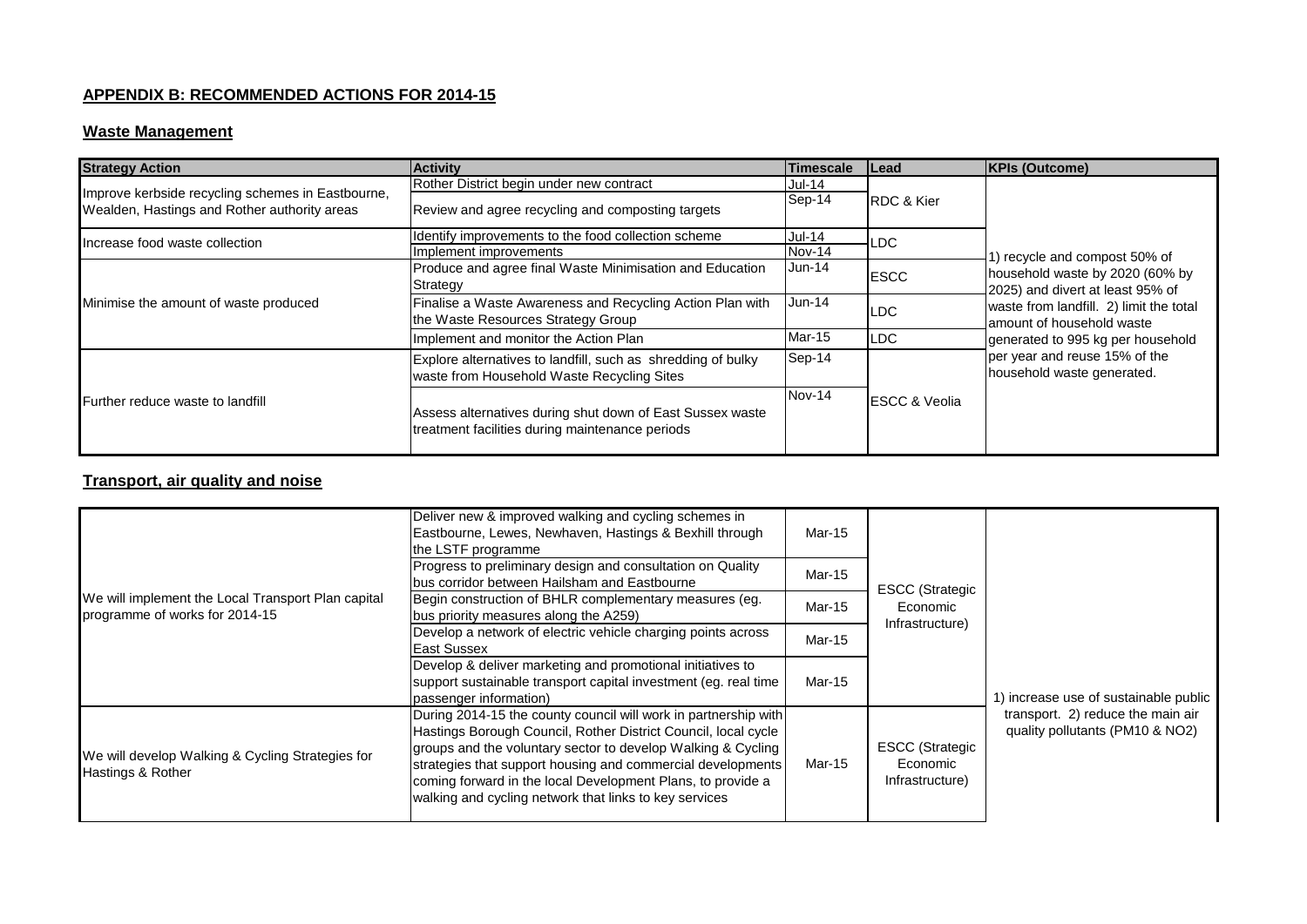| <b>Strategy Action</b>                                                       | <b>Activity</b>                                                                                                                                                                         | <b>Timescale</b> | <b>ILead</b>                                          | <b>KPIs (Outcome)</b> |
|------------------------------------------------------------------------------|-----------------------------------------------------------------------------------------------------------------------------------------------------------------------------------------|------------------|-------------------------------------------------------|-----------------------|
| We will bid for further funding from the Local<br>Sustainable Transport Fund | If the LSTF Revenue Bid for 2015-16 (covering Newhaven,<br>Eastbourne, Bexhill and Hastings) is approved in July 2014,<br>we will procure project delivery ready to start in April 2015 | Mar-15           | <b>ESCC (Strategic</b><br>Economic<br>Infrastructure) |                       |
| We will review and assess air quality across East                            | Review the Air Quality Action Plans in Lewes & Hastings                                                                                                                                 | Mar-15           | SAQP                                                  |                       |
| Sussex                                                                       | Develop an Air Quality Action Plan for Newhaven                                                                                                                                         | Mar-15           | LDC & ESCC                                            |                       |

## **Landscape & Biodiversity**

| We will assist evidence-based decision making on<br>landscape & biodiversity        | Assess whether the national ecosystem toolkit can be applied<br>to East Sussex                                                                                                | Mar-15 | <b>LNP</b>                            |                                                                                                                            |
|-------------------------------------------------------------------------------------|-------------------------------------------------------------------------------------------------------------------------------------------------------------------------------|--------|---------------------------------------|----------------------------------------------------------------------------------------------------------------------------|
|                                                                                     | Develop links between the Local Nature Partnership and the<br>Local Economic Partnership                                                                                      | Mar-15 | <b>SWT</b>                            |                                                                                                                            |
| We will develop a consistent approach to Green<br>Infrastructure across East Sussex | Develop a common evidence base on green infrastructure<br>across East Sussex                                                                                                  | Mar-15 | ESCC / Districts /<br><b>Boroughs</b> | 1) Improve the ecological status of<br>local water bodies. 2) improve the<br>status of key indicator species &<br>habitats |
|                                                                                     | Develop design briefs for key development sites, once Local<br>Plan allocations have been determined.                                                                         | Mar-15 | Districts /<br><b>Boroughs</b>        |                                                                                                                            |
| We will deliver improvements to landscape &<br>biodiversity in East Sussex          | Deliver key SWT/RSPB/ NT/WT projects in 2014-15                                                                                                                               | Mar-15 | SWT / RSPB / NT                       |                                                                                                                            |
|                                                                                     | Sign up 15 more businesses across the South Downs to the<br><b>IGreen Tourism Business Scheme &amp; 15 more businesses</b><br>across the High Weald to the "Our Land" scheme. | Mar-15 | HW AONB Unit /<br><b>SDNPA</b>        |                                                                                                                            |
|                                                                                     | Establish a Community Interest Company for the long term<br>development of Combe Valley Countryside Park                                                                      | Mar-15 | <b>Groundwork South</b>               |                                                                                                                            |
| We will improve the ecological status of local water<br>bodies                      | Maintain thriving river catchment partnerships in the 3<br>catchments across East Sussex (Adur & Ouse; Rother;<br>Cuckmere & Pevensey).                                       | Mar-15 | EA                                    |                                                                                                                            |

### **Healthy & Active Lifestyles**

| <b>Strategy Action (&amp; no.)</b>                                                                           | <b>Activity</b>                                                 | <b>Timescale Lead</b> |                   | <b>KPIs (outcome)</b>                         |
|--------------------------------------------------------------------------------------------------------------|-----------------------------------------------------------------|-----------------------|-------------------|-----------------------------------------------|
|                                                                                                              | Strengthen collaborative working between partners who           |                       | Mar-15 ESCC       |                                               |
|                                                                                                              | develop and deliver walk programmes                             |                       |                   |                                               |
|                                                                                                              | Redesign and develop ESCC walking web pages                     |                       | Mar-15 ESCC       |                                               |
|                                                                                                              | Develop and deliver volunteer led health walks and encourage    |                       | Sep-14 TCV & ESCC |                                               |
| We will increase physical activity in green spaces,<br>particularly focussing on those who experience health | engagement within communities least likely to engage in         |                       |                   |                                               |
|                                                                                                              | walking opportunities, including those with long term           |                       |                   |                                               |
| inequalities or who are least likely to access physical<br>$B_0$                                             | conditions (e.g. cancers, heart disease, mental health illness) |                       |                   | 1) % of commissioned health walks<br>$\alpha$ |